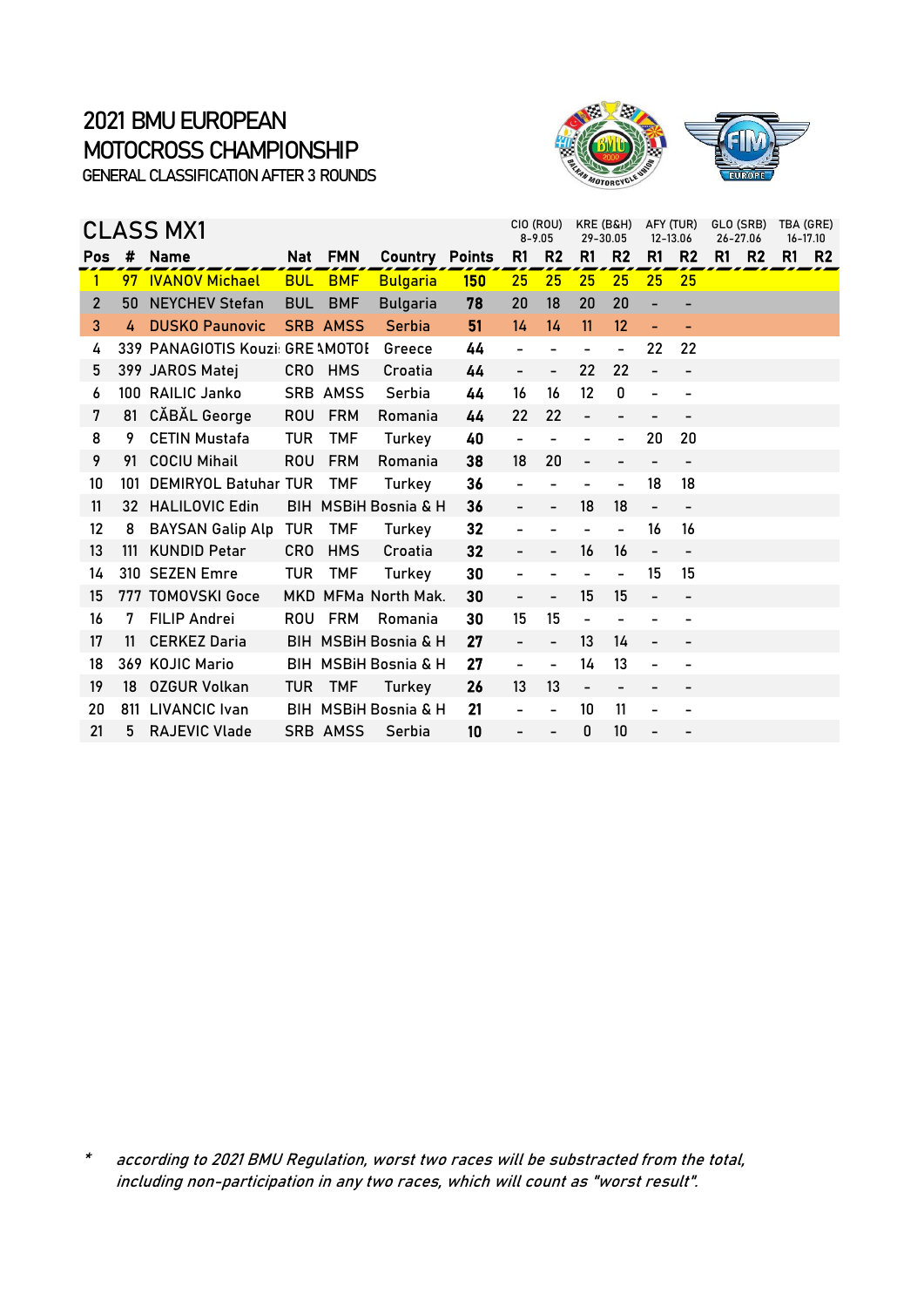



|                |    | CLASS MX2                     |                 |                 | PAGE1                           |               |                          | CIO (ROU)<br>$8 - 9.05$  | KRE (B&H)<br>29-30.05        |                          | AFY (TUR)<br>12-13.06    |                              | GLO (SRB)<br>26-27.06 |           | TBA (GRE)<br>16-17.10 |
|----------------|----|-------------------------------|-----------------|-----------------|---------------------------------|---------------|--------------------------|--------------------------|------------------------------|--------------------------|--------------------------|------------------------------|-----------------------|-----------|-----------------------|
| Pos            | #  | Name                          |                 | Nat FMN         | Country                         | <b>Points</b> | R <sub>1</sub>           | R <sub>2</sub>           | R1                           | R <sub>2</sub>           | R1                       | R <sub>2</sub>               | R1                    | <b>R2</b> | <b>R1 R2</b>          |
| $\mathbf{1}$   |    | 92 NEYCHEV Viktor             | <b>BUL</b>      | <b>BMF</b>      | <b>Bulgaria</b>                 | 125           | 20                       | 16                       | 22                           | 25                       | 22                       | 20                           |                       |           |                       |
| $\overline{2}$ |    | 936 EROSS Koppany             | <b>ROU</b>      | <b>FRM</b>      | Romania                         | 105           | 18                       | 18                       | 16                           | 22                       | 16                       | 15                           |                       |           |                       |
| 3              |    | 411 TOMPA Robert              | <b>ROU</b>      | <b>FRM</b>      | Romania                         | 100           | 25                       | 25                       | $\blacksquare$               | $\blacksquare$           | 25                       | 25                           |                       |           |                       |
| 4              | 51 | <b>PETKOV Kristian</b>        | <b>BUL</b>      | <b>BMF</b>      | <b>Bulgaria</b>                 | 96            | 16                       | 11                       | 18                           | 20                       | 15                       | 16                           |                       |           |                       |
| 5              |    | 64 MALINOV Nikolay            | <b>BUL</b>      | <b>BMF</b>      | <b>Bulgaria</b>                 | 74            | 22                       | 22                       | 25                           | 5                        | $\qquad \qquad -$        | $\overline{\phantom{0}}$     |                       |           |                       |
| 6              | 4  | HĂBEANU Dennis                | <b>ROU</b>      | <b>FRM</b>      | Romania                         | 73            | 9                        | 10                       | 13                           | 13                       | 14                       | 14                           |                       |           |                       |
| 7              | 49 | <b>KANAKIS Mario</b>          | <b>BUL</b>      | <b>BMF</b>      | <b>Bulgaria</b>                 | 69            | 13                       | 14                       | $\qquad \qquad \blacksquare$ | $\blacksquare$           | 20                       | 22                           |                       |           |                       |
| 8              |    | 110 ORDOG Zoltan              | <b>ROU</b>      | <b>FRM</b>      | Romania                         | 60            | 12                       | 15                       | 15                           | 18                       | $\blacksquare$           | $\blacksquare$               |                       |           |                       |
| 9              |    | 24 GEORGIEV Hristian BUL      |                 | <b>BMF</b>      | <b>Bulgaria</b>                 | 60            | $\overline{\phantom{0}}$ | $\blacksquare$           | 20                           | 4                        | 18                       | 18                           |                       |           |                       |
| 10             |    | 42 VUK Dramanac               |                 | <b>SRB AMSS</b> | Serbia                          | 43            | $\overline{2}$           | 3                        | 11                           | 3                        | 12                       | 12                           |                       |           |                       |
| 11             |    | 114 BĂNCILĂ Ștefania ROU      |                 | <b>FRM</b>      | Romania                         | 42            | $\overline{a}$           | $\frac{1}{2}$            | 9                            | 11                       | 11                       | 11                           |                       |           |                       |
| 12             |    | 32 RUSU Victor                | <b>ROU</b>      | <b>FRM</b>      | Romania                         | 38            | 7                        | 7                        | 12                           | 12                       | $\overline{a}$           | $\overline{\phantom{0}}$     |                       |           |                       |
| 13             |    | 170 POPOVICI Marius           | <b>ROU</b>      | <b>FRM</b>      | Romania                         | 35            | 15                       | 20                       | $\overline{\phantom{0}}$     | $\overline{\phantom{0}}$ | $\overline{\phantom{0}}$ | $\overline{\phantom{0}}$     |                       |           |                       |
| 14             |    | 119 CESKO Mark                |                 | <b>SRB AMSS</b> | Serbia                          | 29            | $\overline{\phantom{0}}$ | $\blacksquare$           | 14                           | 15                       | $\overline{\phantom{0}}$ | $\overline{a}$               |                       |           |                       |
| 15             |    | 111 SENKALAYCI Emir TUR       |                 | <b>TMF</b>      | Turkey                          | 28            | 1                        | $\mathbf{1}$             | $\overline{\phantom{0}}$     | $\overline{\phantom{0}}$ | 13                       | 13                           |                       |           |                       |
| 16             |    | 529 JABLANOVIC Vuka: SRB AMSS |                 |                 | Serbia                          | 27            | 3                        | 5                        | 3                            | 16                       | $\overline{a}$           |                              |                       |           |                       |
| 17             |    | 121 RIBIC Mia                 | CR <sub>0</sub> | <b>HMS</b>      | Croatia                         | 26            | $\qquad \qquad -$        | $\qquad \qquad -$        | 12                           | 14                       | $\overline{\phantom{0}}$ |                              |                       |           |                       |
| 18             |    | 194 TĂTARU Arthur             | <b>ROU</b>      | <b>FRM</b>      | Romania                         | 24            | 11                       | 13                       | $\overline{\phantom{0}}$     | $\overline{a}$           | $\overline{\phantom{0}}$ |                              |                       |           |                       |
| 19             |    | 194 IOSIF Petru               | <b>ROU</b>      | <b>FRM</b>      | Romania                         | 22            | 10                       | 12                       | $\overline{\phantom{0}}$     | $\overline{a}$           | -                        |                              |                       |           |                       |
| 20             |    | 164 DINE Mihai Roman ROU      |                 | <b>FRM</b>      | Romania                         | 21            | 4                        | $\overline{2}$           | $\overline{7}$               | 8                        | $\blacksquare$           | $\overline{\phantom{0}}$     |                       |           |                       |
| 21             | 11 | KAHVECIOGLU Ata TUR           |                 | <b>TMF</b>      | Turkey                          | 20            | $\overline{\phantom{0}}$ | -                        | -                            | $\qquad \qquad -$        | 10                       | 10                           |                       |           |                       |
| 22             | 17 | <b>VIDAK Teo</b>              |                 |                 | BIH MSBiH Bosnia & H            | 18            | $\overline{\phantom{0}}$ | $\overline{\phantom{0}}$ | 8                            | 10                       | $\blacksquare$           | $\overline{\phantom{a}}$     |                       |           |                       |
| 23             | 41 | <b>UCUM Omer</b>              | <b>TUR</b>      | <b>TMF</b>      | Turkey                          | 16            |                          | $\overline{\phantom{a}}$ |                              | $\overline{a}$           | 8                        | 8                            |                       |           |                       |
| 24             |    | 332 STREJUȚ Horia             | <b>ROU</b>      | <b>FRM</b>      | Romania                         | 15            | 6                        | 9                        | $\overline{\phantom{0}}$     | $\overline{a}$           | $\overline{\phantom{0}}$ | $\qquad \qquad \blacksquare$ |                       |           |                       |
| 25             |    | 112 DOGANAY Dogukar TUR       |                 | <b>TMF</b>      | Turkey                          | 14            | 0                        | 0                        | $\overline{a}$               | $\overline{\phantom{0}}$ | 5                        | 9                            |                       |           |                       |
| 26             |    | 148 AYKUT Furkan              | <b>TUR</b>      | <b>TMF</b>      | Turkey                          | 14            | $\overline{a}$           | $\overline{\phantom{0}}$ |                              |                          | 7                        | 7                            |                       |           |                       |
| 27             |    | 191 VIDOVIC David             |                 |                 | BIH MSBiH Bosnia & H            | 14            | $\overline{\phantom{0}}$ | $\overline{\phantom{0}}$ | 5                            | 9                        | $\overline{\phantom{0}}$ | -                            |                       |           |                       |
| 28             |    | 197 ANESTIS Rados             |                 |                 | <b>GRE AMOTOI Greece</b>        | 14            | 14                       | $\pmb{0}$                |                              |                          |                          |                              |                       |           |                       |
| 29             |    | 128 GAJIC Sasa                |                 |                 | <b>BIH MSBIH Bosnia &amp; H</b> | 13            | $\overline{\phantom{a}}$ | -                        | 6                            | 7                        | -                        |                              |                       |           |                       |
| 30             |    | 919 BURAK Arli                | <b>TUR</b>      | <b>TMF</b>      | Turkey                          | 12            |                          |                          |                              |                          | 6                        | 6                            |                       |           |                       |
| 31             | 14 | DĂUȘ Dacian                   | <b>ROU</b>      | <b>FRM</b>      | Romania                         | 12            | 8                        | 4                        |                              |                          |                          |                              |                       |           |                       |
| 32             |    | 144 NOVOIDARSCHII N. MDA FMRM |                 |                 | Moldova                         | 11            | 5                        | 6                        | -                            | $\overline{\phantom{0}}$ | -                        | $\overline{\phantom{0}}$     |                       |           |                       |
| 33             | 77 | <b>RAJEVIC Petar</b>          |                 | SRB AMSS        | Serbia                          | 10            |                          | -                        | 4                            | 6                        | -                        |                              |                       |           |                       |
| 34             | 74 | KOCAKAYA Berkay TUR           |                 | <b>TMF</b>      | <b>Turkey</b>                   | 9             | -                        | $\overline{\phantom{0}}$ |                              |                          | 4                        | 5                            |                       |           |                       |
| 35             | 10 | <b>BAYRAKTAR Bugra TUR</b>    |                 | <b>TMF</b>      | Turkey                          | 9             |                          |                          |                              |                          | 9                        | 0                            |                       |           |                       |
| 36             |    | 255 GOLOVICICHIN M. MDA FMRM  |                 |                 | Moldova                         | 8             | 0                        | 8                        |                              | $\overline{a}$           | $\overline{\phantom{0}}$ | $\overline{\phantom{0}}$     |                       |           |                       |
| 37             | 86 | <b>DURSUNKAYA Tugr TUR</b>    |                 | <b>TMF</b>      | Turkey                          | 7             |                          |                          |                              |                          | $\sqrt{3}$               | 4                            |                       |           |                       |
| 38             |    | 60 ULUSAN Akli                | <b>TUR</b>      | <b>TMF</b>      | Turkey                          | 3             |                          |                          |                              |                          | $\pmb{0}$                | 3                            |                       |           |                       |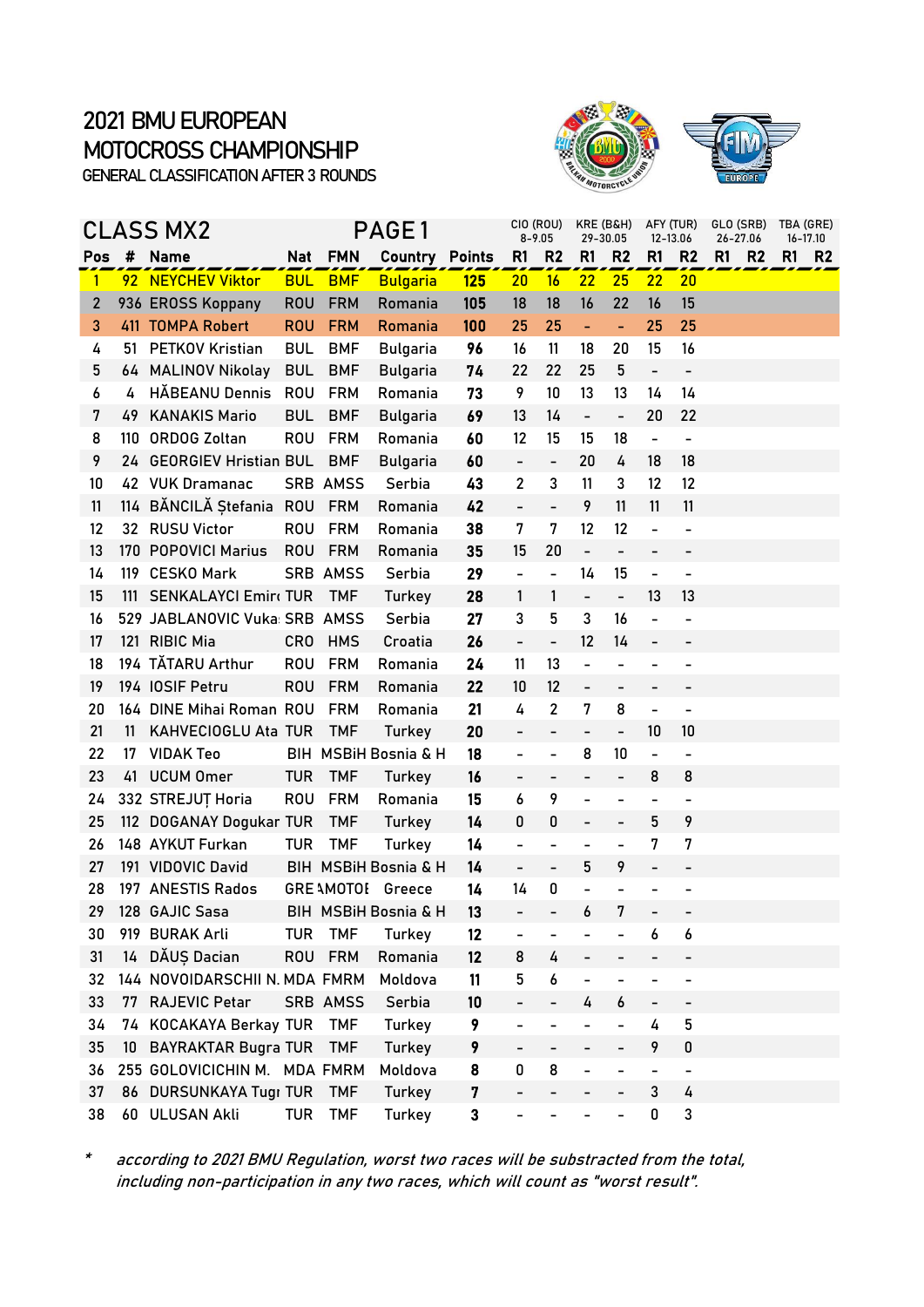

|     |                   | <b>CLASS MX2</b>             |            |                 | PAGE 2               |               | CIO (ROU)<br>$8 - 9.05$ |                | KRE (B&H)<br>29-30.05    |                          | AFY (TUR)<br>12-13.06 |                | GLO (SRB)<br>26-27.06 | TBA (GRE) | 16-17.10  |
|-----|-------------------|------------------------------|------------|-----------------|----------------------|---------------|-------------------------|----------------|--------------------------|--------------------------|-----------------------|----------------|-----------------------|-----------|-----------|
| Pos | #                 | <b>Name</b>                  | Nat        | <b>FMN</b>      | Country              | <b>Points</b> | R1                      | R <sub>2</sub> | R1                       | R <sub>2</sub>           | R1                    | R <sub>2</sub> | R1<br>R <sub>2</sub>  | R1        | <b>R2</b> |
| 1   |                   | 92 NEYCHEV Viktor            | <b>BUL</b> | <b>BMF</b>      | <b>Bulgaria</b>      | <b>125</b>    | 20                      | 16             | 22                       | 25                       | 22                    | 20             |                       |           |           |
| 2   |                   | 936 EROSS Koppany            | <b>ROU</b> | <b>FRM</b>      | Romania              | 105           | 18                      | 18             | 16                       | 22                       | 16                    | 15             |                       |           |           |
| 3   |                   | 411 TOMPA Robert             | <b>ROU</b> | <b>FRM</b>      | Romania              | 100           | 25                      | 25             |                          |                          | 25                    | 25             |                       |           |           |
| 39  |                   | 22 TURAN Orkun               | <b>TUR</b> | <b>TMF</b>      | Turkey               | $\mathbf{3}$  |                         |                |                          |                          | 1                     | $\overline{2}$ |                       |           |           |
| 40  |                   | 301 SELEK Yigit Ali          | <b>TUR</b> | <b>TMF</b>      | Turkey               | $\mathbf{2}$  |                         |                |                          |                          | $\overline{2}$        | 0              |                       |           |           |
| 41  |                   | 94 CETINDAG Aras Eft TUR     |            | <b>TMF</b>      | Turkey               | 1             |                         |                |                          |                          | 0                     | 1              |                       |           |           |
| 42  |                   | 35 YILDIRIM Aras Efe TUR     |            | <b>TMF</b>      | Turkey               | 0             |                         |                |                          |                          | 0                     | 0              |                       |           |           |
| 43  |                   | 53 SEYMENOGLU Seyi TUR       |            | <b>TMF</b>      | Turkey               | 0             |                         |                |                          | $\overline{\phantom{0}}$ | 0                     | 0              |                       |           |           |
| 44  |                   | 145 KABLAN Bedray            | <b>TUR</b> | <b>TMF</b>      | Turkey               | 0             |                         |                |                          |                          | 0                     | 0              |                       |           |           |
| 45  |                   | 224 YUCEL Omer Kaan TUR      |            | <b>TMF</b>      | Turkey               | 0             |                         |                |                          |                          | 0                     | 0              |                       |           |           |
| 46  | 99                | <b>KURAL Derim</b>           | TUR        | <b>TMF</b>      | Turkey               | 0             |                         |                |                          |                          | 0                     | 0              |                       |           |           |
| 47  |                   | 158 GURUR Beytullah          | <b>TUR</b> | <b>TMF</b>      | Turkey               | 0             |                         |                |                          |                          | 0                     | 0              |                       |           |           |
| 48  |                   | 28 TEKER Salih Yigit         | <b>TUR</b> | <b>TMF</b>      | Turkey               | 0             |                         |                |                          |                          | 0                     | 0              |                       |           |           |
| 49  |                   | 24 TATLI Muhhamed            | <b>TUR</b> | <b>TMF</b>      | Turkey               | 0             |                         |                |                          |                          | 0                     | 0              |                       |           |           |
| 50  | $12 \overline{ }$ | <b>DOBRA David</b>           | <b>ROU</b> | <b>FRM</b>      | Romania              | 0             | 0                       | $\mathbf 0$    |                          |                          |                       |                |                       |           |           |
| 51  |                   | 58 PANDELE Alin              | <b>ROU</b> | <b>FRM</b>      | Romania              | 0             | 0                       | $\pmb{0}$      |                          |                          |                       |                |                       |           |           |
| 52  |                   | 666 GOROVENCO Alexa MDA FMRM |            |                 | Moldova              | 0             | 0                       | 0              |                          |                          |                       |                |                       |           |           |
| 53  |                   | 525 LEVITCHI Artur           |            | <b>MDA FMRM</b> | Moldova              | 0             | 0                       | $\pmb{0}$      | $\overline{\phantom{0}}$ |                          | -                     |                |                       |           |           |
| 54  |                   | 28 VUKAJLOVIC Milan SRB AMSS |            |                 | Serbia               | 0             | 0                       | 0              |                          |                          |                       |                |                       |           |           |
| 55  |                   | 123 VIDAK Ivano              |            |                 | BIH MSBIH Bosnia & H | 0             |                         |                | 0                        | 0                        |                       |                |                       |           |           |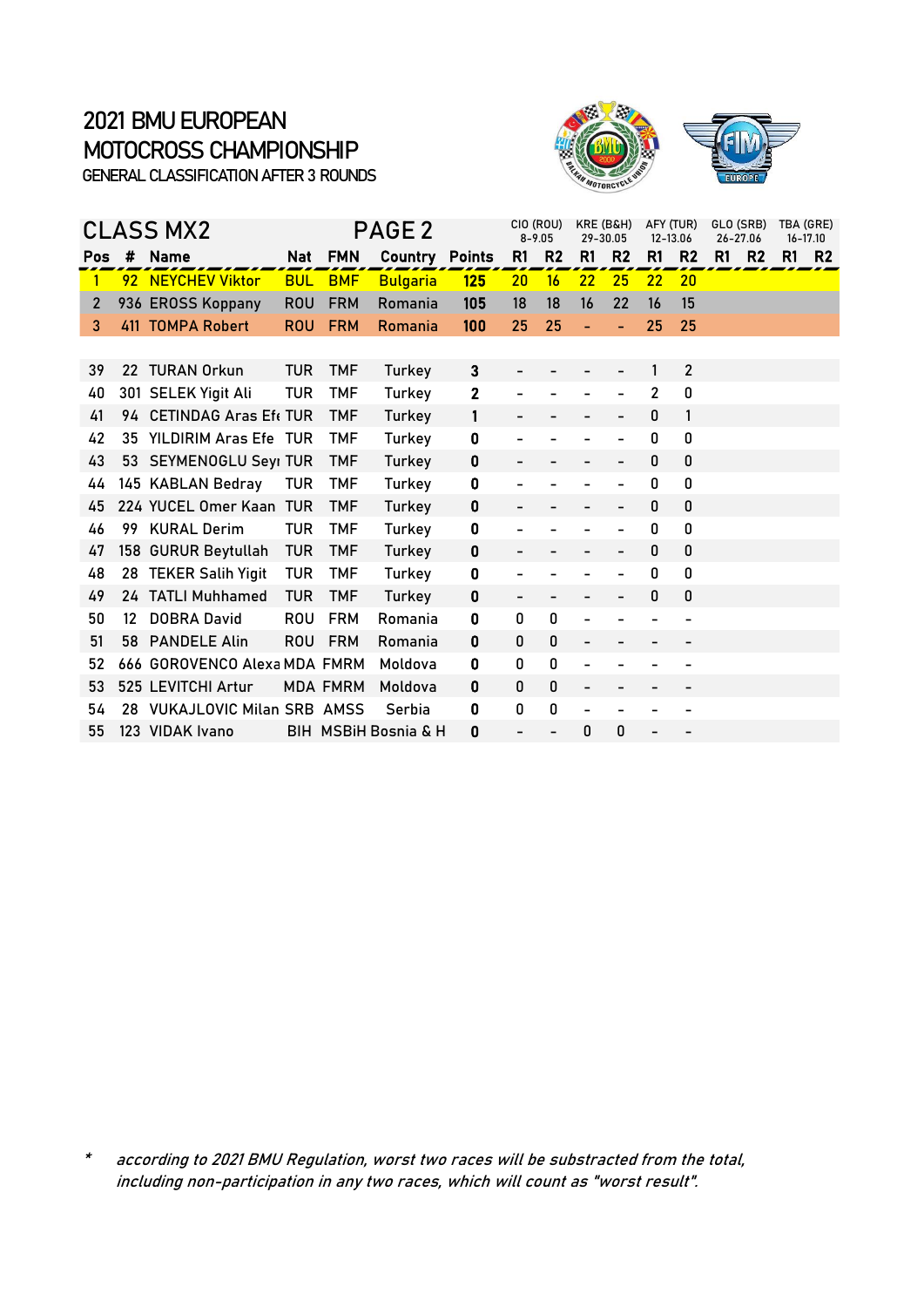



|                |                   | CLASS MX2 JUNIOR              |            |                   |                       |     |                          | CIO (ROU)<br>$8 - 9.05$      | KRE (B&H)<br>29-30.05        |                          |                              | AFY (TUR)<br>12-13.06        | GLO (SRB)<br>26-27.06 |                | TBA (GRE)<br>16-17.10 |                |
|----------------|-------------------|-------------------------------|------------|-------------------|-----------------------|-----|--------------------------|------------------------------|------------------------------|--------------------------|------------------------------|------------------------------|-----------------------|----------------|-----------------------|----------------|
| Pos            | #                 | <b>Name</b>                   | <b>Nat</b> | <b>FMN</b>        | <b>Country Points</b> |     | R1                       | R <sub>2</sub>               | R1                           | R <sub>2</sub>           | R1                           | R <sub>2</sub>               | R1                    | R <sub>2</sub> | R1                    | R <sub>2</sub> |
| $\mathbf{1}$   |                   | 92 NEYCHEV Viktor             | <b>BUL</b> | <b>BMF</b>        | <b>Bulgaria</b>       | 134 | 22                       | 18                           | 22                           | 25                       | 25                           | 22                           |                       |                |                       |                |
| $\overline{2}$ |                   | 936 EROSS Koppany             | <b>ROU</b> | <b>FRM</b>        | Romania               | 116 | 20                       | 20                           | 18                           | 22                       | 18                           | 18                           |                       |                |                       |                |
| 3              | 4                 | <b>HĂBEANU Dennis</b>         | <b>ROU</b> | <b>FRM</b>        | Romania               | 91  | 14                       | 14                           | 15                           | 16                       | 16                           | 16                           |                       |                |                       |                |
| 4              | 64.               | <b>MALINOV Nikolay</b>        | <b>BUL</b> | <b>BMF</b>        | <b>Bulgaria</b>       | 87  | 25                       | 25                           | 25                           | 12                       | $\qquad \qquad \blacksquare$ | $\overline{\phantom{a}}$     |                       |                |                       |                |
| 5              | 49.               | <b>KANAKIS Mario</b>          |            | <b>GRE AMOTOL</b> | Greece                | 78  | 16                       | 15                           | $\overline{\phantom{0}}$     | $\overline{\phantom{a}}$ | 22                           | 25                           |                       |                |                       |                |
| 6              |                   | 42 VUK Dramanac               |            | SRB AMSS          | Serbia                | 71  | 9                        | 9                            | 13                           | 10                       | 15                           | 15                           |                       |                |                       |                |
| 7              |                   | 24 GEORGIEV Hristian BUL      |            | <b>BMF</b>        | <b>Bulgaria</b>       | 71  | $\frac{1}{2}$            | $\overline{\phantom{a}}$     | 20                           | 11                       | 20                           | 20                           |                       |                |                       |                |
| 8              | 110               | <b>ORDOG Zoltan</b>           | ROU        | <b>FRM</b>        | Romania               | 67  | 15                       | 16                           | 16                           | 20                       | $\overline{a}$               | $\overline{\phantom{0}}$     |                       |                |                       |                |
| 9              | 32                | <b>RUSU Victor</b>            | <b>ROU</b> | <b>FRM</b>        | Romania               | 50  | 12                       | 11                           | 12                           | 15                       | $\overline{\phantom{0}}$     |                              |                       |                |                       |                |
| 10             |                   | 164 DINE Mihai Roman ROU      |            | <b>FRM</b>        | Romania               | 43  | 10                       | 8                            | 11                           | 14                       | $\blacksquare$               | $\qquad \qquad \blacksquare$ |                       |                |                       |                |
| 11             |                   | 170 POPOVICI Marius           | <b>ROU</b> | <b>FRM</b>        | Romania               | 40  | 18                       | 22                           | $\qquad \qquad \blacksquare$ | $\overline{\phantom{a}}$ |                              |                              |                       |                |                       |                |
| 12             | 111               | <b>RIBIC Mia</b>              | <b>CRO</b> | <b>HMS</b>        | Croatia               | 32  | $\frac{1}{2}$            | $\blacksquare$               | 14                           | 18                       | $\qquad \qquad \blacksquare$ | $\qquad \qquad \blacksquare$ |                       |                |                       |                |
| 13             | 112               | <b>DOGANAY Dogukar TUR</b>    |            | <b>TMF</b>        | Turkey                | 32  | 3                        | 6                            | $\overline{a}$               | $\blacksquare$           | 10                           | 13                           |                       |                |                       |                |
| 14             | 11                | KAHVECIOGLU Ata TUR           |            | <b>TMF</b>        | Turkey                | 28  | $\overline{\phantom{0}}$ | $\overline{a}$               | -                            | $\overline{\phantom{0}}$ | 14                           | 14                           |                       |                |                       |                |
| 15             |                   | 332 STREJUT Horia             | <b>ROU</b> | <b>FRM</b>        | Romania               | 26  | 13                       | 13                           | $\overline{a}$               |                          | $\qquad \qquad \blacksquare$ | $\overline{\phantom{0}}$     |                       |                |                       |                |
| 16             | 41                | <b>UCUM Omer</b>              | <b>TUR</b> | <b>TMF</b>        | Turkey                | 24  | $\overline{\phantom{0}}$ |                              | $\overline{\phantom{0}}$     | $\blacksquare$           | 12                           | 12                           |                       |                |                       |                |
| 17             | 77                | <b>RAJEVIC Petar</b>          |            | SRB AMSS          | Serbia                | 23  | $\overline{\phantom{0}}$ | $\overline{\phantom{a}}$     | 10                           | 13                       | $\qquad \qquad -$            | $\overline{\phantom{0}}$     |                       |                |                       |                |
| 18             |                   | 148 AYKUT Furkan              | <b>TUR</b> | TMF               | Turkey                | 22  | $\overline{\phantom{0}}$ | $\overline{\phantom{a}}$     | -                            | $\overline{\phantom{0}}$ | 11                           | 11                           |                       |                |                       |                |
| 19             |                   | 144 NOVOIDARSCHII N. MDA FMRM |            |                   | Moldova               | 21  | 11                       | 10                           | $\qquad \qquad \blacksquare$ | $\qquad \qquad -$        | $\overline{\phantom{a}}$     | $\qquad \qquad \blacksquare$ |                       |                |                       |                |
| 20             |                   | 255 GOLOVICICHIN M. MDA FMRM  |            |                   | Moldova               | 19  | 7                        | 12                           | $\overline{a}$               |                          |                              |                              |                       |                |                       |                |
| 21             |                   | 94 CETINDAG Ahmet E TUR       |            | <b>TMF</b>        | Turkey                | 17  |                          |                              | -                            | $\qquad \qquad -$        | 8                            | 9                            |                       |                |                       |                |
| 22             |                   | 301 SELEK Yigit Ali           | <b>TUR</b> | <b>TMF</b>        | Turkey                | 17  | $\overline{\phantom{0}}$ |                              |                              |                          | 9                            | 8                            |                       |                |                       |                |
| 23             | 10                | <b>BAYRAKTAR Bugra TUR</b>    |            | <b>TMF</b>        | Turkey                | 15  |                          |                              |                              | $\qquad \qquad -$        | 13                           | $\mathbf{2}$                 |                       |                |                       |                |
| 24             | $12 \overline{ }$ | <b>DOBRA David</b>            | ROU        | <b>FRM</b>        | Romania               | 15  | 8                        | 7                            | $\overline{a}$               | $\overline{a}$           | $\overline{\phantom{a}}$     | $\overline{\phantom{a}}$     |                       |                |                       |                |
| 25             | 60                | <b>ULUSAN Akli</b>            | <b>TUR</b> | <b>TMF</b>        | Turkey                | 12  |                          |                              |                              |                          | 2                            | 10                           |                       |                |                       |                |
| 26             |                   | 145 KABLAN Bedray             | <b>TUR</b> | <b>TMF</b>        | Turkey                | 12  | -                        | $\qquad \qquad \blacksquare$ | -                            | $\overline{\phantom{0}}$ | 7                            | 5                            |                       |                |                       |                |
| 27             | 99                | <b>KURAL Derin</b>            | <b>TUR</b> | <b>TMF</b>        | Turkey                | 10  |                          |                              | $\overline{\phantom{0}}$     | $\qquad \qquad -$        | 6                            | 4                            |                       |                |                       |                |
| 28             |                   | 666 GOROVENCO Alexa MDA FMRM  |            |                   | Moldova               | 10  | 6                        | 4                            |                              |                          |                              |                              |                       |                |                       |                |
| 29             |                   | 53 SEYMENOGLU Seyi TUR TMF    |            |                   | <b>Turkey</b>         | 9   |                          |                              |                              |                          | 3                            | 6                            |                       |                |                       |                |
| 30             |                   | 58 PANDELE Alin               |            | ROU FRM           | Romania               | 9   | 4                        | 5                            |                              |                          |                              |                              |                       |                |                       |                |
| 31             |                   | 525 LEVITCHI Artur            |            | <b>MDA FMRM</b>   | Moldova               | 8   | 5                        | 3                            |                              |                          | -                            | -                            |                       |                |                       |                |
| 32             |                   | 35 YILDIRIM Aras Efe TUR      |            | <b>TMF</b>        | Turkey                | 7   |                          |                              |                              |                          | 0                            | 7                            |                       |                |                       |                |
| 33             |                   | 158 GURUR Beytullah           | <b>TUR</b> | <b>TMF</b>        | <b>Turkey</b>         | 7   |                          |                              |                              |                          | 4                            | 3                            |                       |                |                       |                |
| 34             |                   | 224 YUCEL Omer Kaan TUR       |            | <b>TMF</b>        | Turkey                | 5   |                          |                              |                              |                          | 5                            | 0                            |                       |                |                       |                |
| 35             |                   | 28 TEKER Salih Yigit          | <b>TUR</b> | <b>TMF</b>        | Turkey                | 1   |                          |                              |                              |                          | 1                            | 0                            |                       |                |                       |                |
| 36             |                   | 28 VUKAJLOVIC Milan SRB AMSS  |            |                   | Serbia                | 0   | 0                        | 0                            | -                            |                          |                              | $\overline{\phantom{0}}$     |                       |                |                       |                |
| 37             |                   | 123 VIDAK Ivano               |            |                   | BIH MSBiH Bosnia & H  | 0   |                          |                              | 0                            | 0                        |                              |                              |                       |                |                       |                |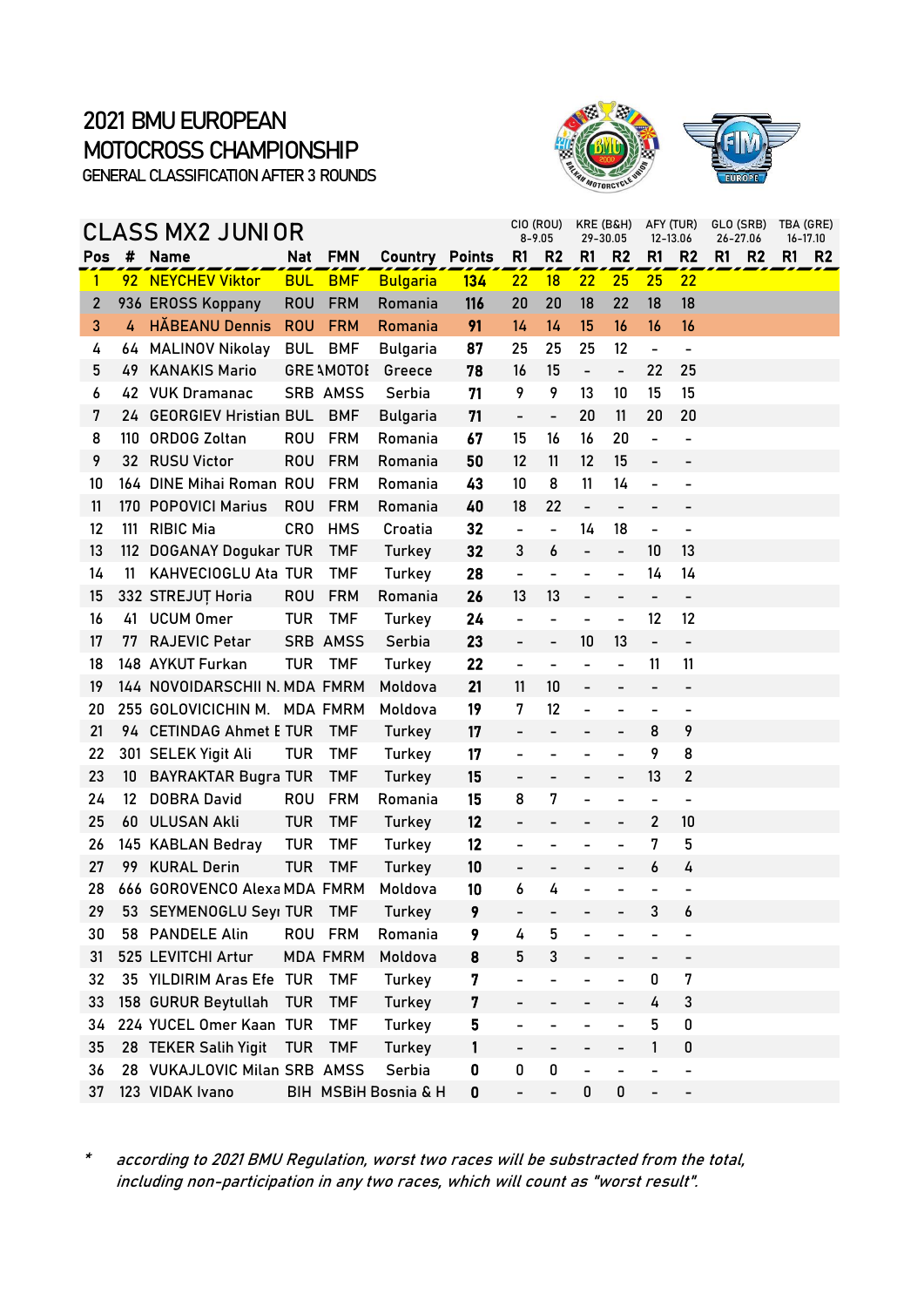



|                |                 | CLASS MX                             |            |            | PAGE1                           |     |                          | CIO (ROU)<br>$8 - 9.05$  | KRE (B&H)<br>29-30.05        |                          |                              | AFY (TUR)<br>12-13.06        | GLO (SRB)<br>26-27.06 |    | TBA (GRE)<br>16-17.10 |
|----------------|-----------------|--------------------------------------|------------|------------|---------------------------------|-----|--------------------------|--------------------------|------------------------------|--------------------------|------------------------------|------------------------------|-----------------------|----|-----------------------|
| Pos            | #               | <b>Name</b>                          |            | Nat FMN    | <b>Country Points</b>           |     | R1                       | R <sub>2</sub>           | R <sub>1</sub>               | R <sub>2</sub>           | R1                           | R <sub>2</sub>               | R1<br>R <sub>2</sub>  | R1 | R <sub>2</sub>        |
| $\mathbf{1}$   |                 | 96 MARINOV Marin                     | <b>BUL</b> | <b>BMF</b> | <b>Bulgaria</b>                 | 116 | 14                       | 14                       | 22                           | 22                       | 22                           | 22                           |                       |    |                       |
| $\overline{2}$ | 28              | KARANFILOVSKI Z(MKD MFMa North Mak.  |            |            |                                 | 98  | 13                       | 13                       | 18                           | 16                       | 18                           | 20                           |                       |    |                       |
| 3              | 87              | <b>TSAREV Grigor</b>                 | <b>BUL</b> | <b>BMF</b> | <b>Bulgaria</b>                 | 97  | 25                       | 22                       | 25                           | 25                       | ÷                            | ÷,                           |                       |    |                       |
| 4              |                 | 100 SENKALAYCI Sakir TUR             |            | <b>TMF</b> | Turkey                          | 84  | 18                       | 16                       | -                            | -                        | 25                           | 25                           |                       |    |                       |
| 5              |                 | 725 COCIU Nicolae                    | <b>ROU</b> | <b>FRM</b> | Romania                         | 45  | 20                       | 25                       | $\qquad \qquad -$            | $\overline{\phantom{0}}$ | -                            | $\overline{\phantom{a}}$     |                       |    |                       |
| 6              |                 | 711 COJANU lonut                     | <b>ROU</b> | <b>FRM</b> | Romania                         | 42  | 22                       | 20                       | $\qquad \qquad \blacksquare$ |                          |                              |                              |                       |    |                       |
| 7              |                 | 521 STOJANOVIC Milan SRB AMSS        |            |            | Serbia                          | 40  | $\overline{\phantom{0}}$ | $\overline{\phantom{0}}$ | 20                           | 20                       | $\overline{\phantom{0}}$     | $\overline{\phantom{a}}$     |                       |    |                       |
| 8              | 91              | <b>KRASTEV Chavdar BUL</b>           |            | <b>BMF</b> | <b>Bulgaria</b>                 | 37  |                          | $\overline{a}$           | 7                            | 6                        | 10                           | 14                           |                       |    |                       |
| 9              |                 | 121 ESENTURK Eray                    | <b>TUR</b> | <b>TMF</b> | Turkey                          | 34  | $\overline{\phantom{0}}$ | $\overline{\phantom{0}}$ | $\overline{\phantom{a}}$     | $\overline{\phantom{0}}$ | 16                           | 18                           |                       |    |                       |
| 10             | 19              | POPOVIC Marko                        |            | SRB AMSS   | Serbia                          | 34  | $\overline{\phantom{0}}$ | $\blacksquare$           | 16                           | 18                       | $\blacksquare$               | $\overline{\phantom{a}}$     |                       |    |                       |
| 11             | 111             | <b>MARDACHEV Ivan</b>                | <b>BUL</b> | <b>BMF</b> | <b>Bulgaria</b>                 | 34  | 16                       | 18                       | $\overline{\phantom{0}}$     | $\overline{\phantom{0}}$ | $\qquad \qquad \blacksquare$ |                              |                       |    |                       |
| 12             | 61              | <b>BASTERZI Murat</b>                | <b>TUR</b> | <b>TMF</b> | Turkey                          | 30  | -                        | $\overline{\phantom{0}}$ | $\overline{\phantom{0}}$     | $\overline{\phantom{0}}$ | 14                           | 16                           |                       |    |                       |
| 13             | 18              | <b>OZGUR Volkan</b>                  | <b>TUR</b> | <b>TMF</b> | Turkey                          | 30  |                          |                          |                              | $\frac{1}{2}$            | 15                           | 15                           |                       |    |                       |
| 14             |                 | 38 POPOVIC Gojko                     |            | SRB AMSS   | Serbia                          | 29  | $\overline{\phantom{0}}$ | $\overline{\phantom{0}}$ | 14                           | 15                       | $\overline{a}$               |                              |                       |    |                       |
| 15             |                 | 707 VIDOVIC Domagoj                  |            |            | <b>BIH MSBIH Bosnia &amp; H</b> | 29  | $\overline{a}$           | $\overline{a}$           | 15                           | 14                       | $\overline{a}$               |                              |                       |    |                       |
| 16             |                 | 502 PAUNOVIC Dejan                   |            | SRB AMSS   | Serbia                          | 26  | $\overline{a}$           | $\overline{a}$           | 13                           | 13                       | $\overline{a}$               |                              |                       |    |                       |
| 17             |                 | 492 GALFI Csaba Zalan ROU            |            | <b>FRM</b> | Romania                         | 26  | 11                       | 15                       | $\qquad \qquad \blacksquare$ | $\overline{\phantom{0}}$ | $\overline{\phantom{0}}$     |                              |                       |    |                       |
| 18             |                 | 218 SANTUCCI Gianmal ITA             |            | <b>BUL</b> | Bulgaria                        | 26  | 15                       | 11                       | -                            |                          |                              |                              |                       |    |                       |
| 19             |                 | 241 KUZU Nurdogan                    | <b>TUR</b> | <b>TMF</b> | Turkey                          | 24  | $\overline{\phantom{0}}$ | -                        | $\overline{\phantom{a}}$     | $\overline{\phantom{0}}$ | 11                           | 13                           |                       |    |                       |
| 20             |                 | 282 BIKIC Antonio                    |            |            | BIH MSBIH Bosnia & H            | 24  | $\overline{a}$           | $\overline{\phantom{0}}$ | 12                           | 12                       | $\overline{a}$               |                              |                       |    |                       |
| 21             | 2               | MALESEVIC Momci BIH MSBiH Bosnia & H |            |            |                                 | 22  | $\overline{\phantom{0}}$ | $\overline{\phantom{0}}$ | 11                           | 11                       | $\overline{\phantom{0}}$     | $\overline{\phantom{a}}$     |                       |    |                       |
| 22             | 16              | <b>ADIM Erhan</b>                    | <b>TUR</b> | <b>TMF</b> | Turkey                          | 21  | $\overline{\phantom{0}}$ | $\overline{a}$           | $\overline{\phantom{0}}$     | $\overline{a}$           | 9                            | 12                           |                       |    |                       |
| 23             | 41              | POPA George                          | <b>ROU</b> | <b>FRM</b> | Romania                         | 21  | 9                        | 12                       |                              |                          | -                            |                              |                       |    |                       |
| 24             |                 | 669 OKOS Zsolt                       | <b>ROU</b> | <b>FRM</b> | Romania                         | 21  | 12                       | 9                        | $\overline{\phantom{0}}$     | $\overline{\phantom{0}}$ | $\overline{\phantom{0}}$     | $\overline{\phantom{a}}$     |                       |    |                       |
| 25             |                 | 85 CELIK Mehmet                      | <b>TUR</b> | <b>TMF</b> | Turkey                          | 20  | $\blacksquare$           | $\overline{\phantom{0}}$ |                              | $\overline{\phantom{0}}$ | 20                           | 0                            |                       |    |                       |
| 26             |                 | 117 VODENOV Yavor                    | <b>BUL</b> | <b>BMF</b> | <b>Bulgaria</b>                 | 20  | 10                       | 10                       | $\qquad \qquad \blacksquare$ | -                        | $\qquad \qquad \blacksquare$ | $\overline{\phantom{a}}$     |                       |    |                       |
| 27             |                 | 346 CAKIR Isa                        | <b>TUR</b> | <b>TMF</b> | Turkey                          | 19  |                          |                          |                              | $\overline{\phantom{0}}$ | 8                            | 11                           |                       |    |                       |
| 28             |                 | 33 BOJA Enis                         |            |            | BIH MSBiH Bosnia & H            | 18  |                          | $\overline{a}$           | 8                            | 10                       | $\overline{a}$               |                              |                       |    |                       |
| 29             |                 | 43 MAKIVIC Milos                     |            |            | BIH MSBiH Bosnia & H            | 18  |                          |                          | Q                            | 9                        |                              |                              |                       |    |                       |
| 30             |                 | 208 RAMLJAK Dalibor                  |            |            | BIH MSBiH Bosnia & H            | 17  |                          |                          | 10                           | 7                        |                              |                              |                       |    |                       |
| 31             | 12 <sup>2</sup> | GIURGIUVEANU L.                      | <b>ROU</b> | <b>FRM</b> | Romania                         | 16  | 8                        | 8                        | $\overline{\phantom{0}}$     |                          | -                            | -                            |                       |    |                       |
| 32             |                 | 243 YILMAZ Erdem                     | <b>TUR</b> | <b>TMF</b> | Turkey                          | 14  |                          |                          |                              |                          | 5                            | 9                            |                       |    |                       |
| 33             |                 | 233 SAHIN Yusuf                      | <b>TUR</b> | <b>TMF</b> | Turkey                          | 14  |                          |                          |                              |                          | 6                            | 8                            |                       |    |                       |
| 34             | 38              | <b>OPROIU Bogdan</b>                 | <b>ROU</b> | <b>FRM</b> | Romania                         | 14  | 7                        | 7                        |                              |                          | $\overline{a}$               | $\qquad \qquad \blacksquare$ |                       |    |                       |
| 35             | 21              | <b>SADIK Huseyin</b>                 | <b>TUR</b> | <b>TMF</b> | <b>Turkey</b>                   | 13  |                          |                          |                              | $\overline{\phantom{0}}$ | 13                           | 0                            |                       |    |                       |
| 36             | 90              | <b>KARAKAYA Seref</b>                | <b>TUR</b> | <b>TMF</b> | Turkey                          | 12  |                          | -                        |                              | $\overline{a}$           | 12                           | 0                            |                       |    |                       |
| 37             | 29              | <b>MILAKOVIC Milos</b>               |            |            | BIH MSBiH Bosnia & H            | 12  |                          |                          | 4                            | 8                        | $\overline{\phantom{0}}$     | -                            |                       |    |                       |
| 38             |                 | 181 STOYANOV Nikolay BUL             |            | <b>BMF</b> | <b>Bulgaria</b>                 | 12  | 6                        | 6                        | -                            |                          |                              | -                            |                       |    |                       |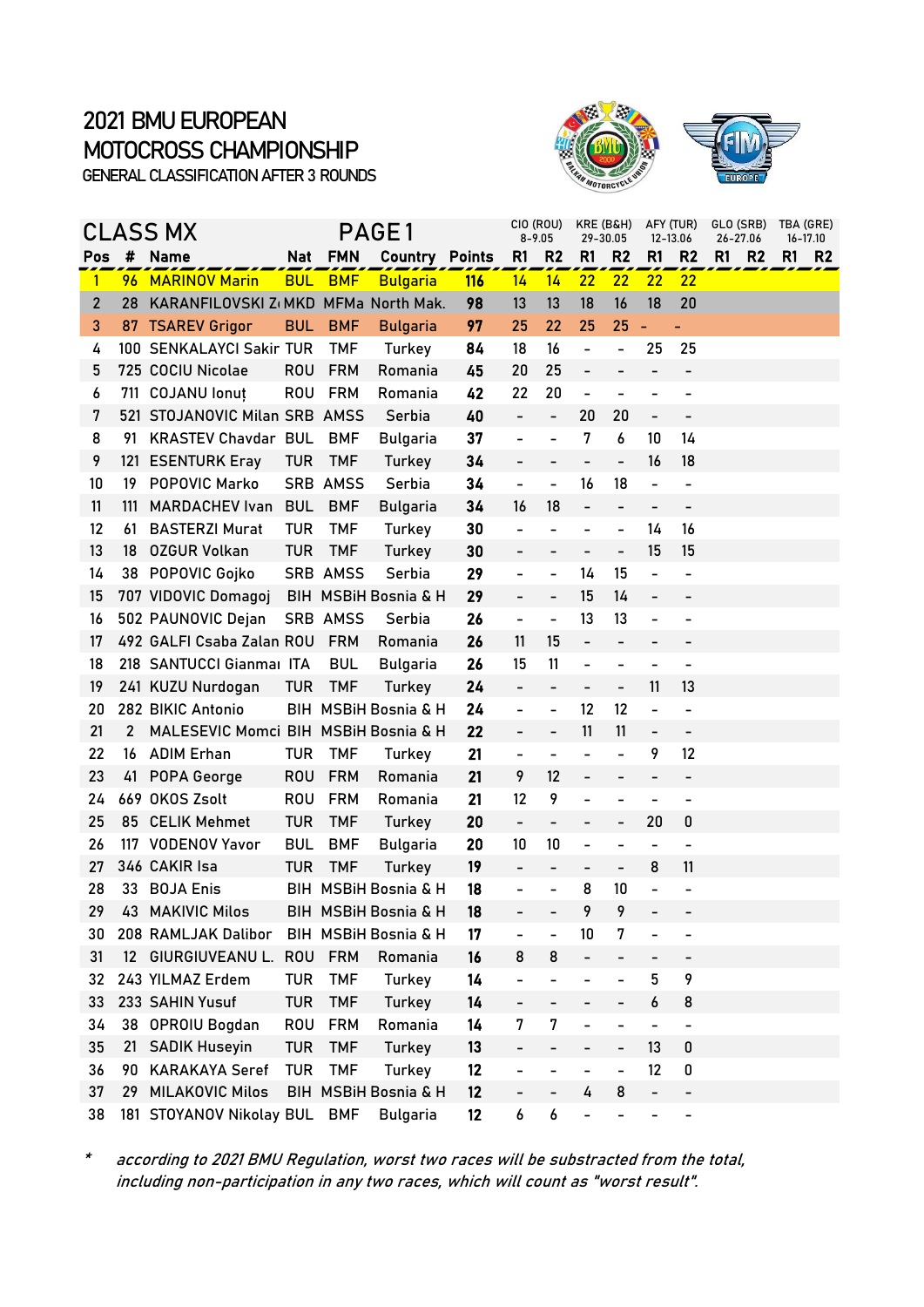

|                |     | CLASS MX                         |            |                 | PAGE 2                 |               |                          | CIO (ROU)<br>$8 - 9.05$  |                              | KRE (B&H)<br>29-30.05        |                              | AFY (TUR)<br>12-13.06        | GLO (SRB)<br>26-27.06 |    | TBA (GRE)<br>$16 - 17.10$ |
|----------------|-----|----------------------------------|------------|-----------------|------------------------|---------------|--------------------------|--------------------------|------------------------------|------------------------------|------------------------------|------------------------------|-----------------------|----|---------------------------|
| Pos            | #   | <b>Name</b>                      | <b>Nat</b> | <b>FMN</b>      | Country                | <b>Points</b> | R1                       | R <sub>2</sub>           | R1                           | R <sub>2</sub>               | R1                           | R <sub>2</sub>               | R1<br>R <sub>2</sub>  | R1 | R <sub>2</sub>            |
| 1              |     | 96 MARINOV Marin                 | <b>BUL</b> | <b>BMF</b>      | <b>Bulgaria</b>        | <b>116</b>    | 14                       | 14                       | 22                           | 22                           | 22                           | 22                           |                       |    |                           |
| $\overline{2}$ | 28  | KARANFILOVSKI Z(MKD              |            |                 | <b>MFMa North Mak.</b> | 98            | 13                       | 13                       | 18                           | 16                           | 18                           | 20                           |                       |    |                           |
| 3              |     | 87 TSAREV Grigor                 | <b>BUL</b> | <b>BMF</b>      | <b>Bulgaria</b>        | 97            | 25                       | 22                       | 25                           | 25                           |                              |                              |                       |    |                           |
|                |     |                                  |            |                 |                        |               |                          |                          |                              |                              |                              |                              |                       |    |                           |
| 39             |     | 137 ADIBERI Celil                | <b>TUR</b> | <b>TMF</b>      | Turkey                 | 10            | -                        |                          |                              | $\overline{\phantom{a}}$     | $\pmb{0}$                    | 10                           |                       |    |                           |
| 40             |     | 540 MARIN Pave                   | <b>CRO</b> | <b>HMS</b>      | Croatia                | 10            | $\overline{\phantom{0}}$ | $\blacksquare$           | 6                            | 4                            | $\overline{\phantom{0}}$     |                              |                       |    |                           |
| 41             |     | 14 VĂCARU Robert                 | <b>ROU</b> | <b>FRM</b>      | Romania                | 9             | 4                        | 5                        | $\overline{\phantom{0}}$     | $\qquad \qquad -$            | $\overline{\phantom{0}}$     |                              |                       |    |                           |
| 42             |     | 128 SOLAREVIC Sasa               |            |                 | BIH MSBIH Bosnia & H   | 8             | $\overline{\phantom{0}}$ |                          | 3                            | 5                            | $\overline{a}$               |                              |                       |    |                           |
| 43             | 45  | <b>BAHADIR Mehmet TUR</b>        |            | <b>TMF</b>      | Turkey                 | 7             | $\overline{\phantom{0}}$ | $\overline{a}$           |                              |                              | 7                            | 0                            |                       |    |                           |
| 44             | 8   | <b>TUCAKOVIC Vladim SRB AMSS</b> |            |                 | Serbia                 | 7             | $\overline{\phantom{0}}$ | $\overline{a}$           | 5                            | 2                            | $\overline{a}$               |                              |                       |    |                           |
| 45             |     | 511 NECSOIU Romulus ROU          |            | <b>FRM</b>      | Romania                | 5             | 1                        | 4                        |                              |                              |                              |                              |                       |    |                           |
| 46             | 48  | <b>COSTIN Lucian</b>             | <b>ROU</b> | <b>FRM</b>      | Romania                | 5             | 2                        | 3                        | $\overline{a}$               |                              |                              |                              |                       |    |                           |
| 47             | 71  | <b>GUTANU Victor</b>             |            | <b>MDA FMRM</b> | Moldova                | 5             | 5                        | 0                        |                              |                              |                              |                              |                       |    |                           |
| 48             | 19  | DIACONU Bogdan                   | <b>ROU</b> | <b>FRM</b>      | Romania                | 4             | 3                        | 1                        | $\qquad \qquad \blacksquare$ | $\blacksquare$               | $\overline{a}$               |                              |                       |    |                           |
| 49             |     | 84 STIPOVIC Neven                |            |                 | BIH MSBIH Bosnia & H   | 3             |                          |                          | 0                            | 3                            |                              |                              |                       |    |                           |
| 50             | 56  | <b>DRLJO Drazen</b>              |            |                 | BIH MSBiH Bosnia & H   | 2             | -                        | $\overline{a}$           | $\overline{2}$               | 0                            | $\overline{\phantom{0}}$     |                              |                       |    |                           |
| 51             | 4   | <b>GHICULESCU C.</b>             | <b>ROU</b> | <b>FRM</b>      | Romania                | 2             | 0                        | 2                        | $\overline{\phantom{0}}$     |                              |                              |                              |                       |    |                           |
| 52             | 92  | <b>TADIC Nedjeljko</b>           |            |                 | BIH MSBiH Bosnia & H   | $\mathbf{0}$  | $\overline{a}$           | $\overline{a}$           | 0                            | 0                            | $\overline{a}$               |                              |                       |    |                           |
| 53             | 22  | <b>KRALJEVIC Mario</b>           |            |                 | BIH MSBiH Bosnia & H   | 0             |                          | $\overline{\phantom{0}}$ | 0                            | 0                            |                              |                              |                       |    |                           |
| 54             | 51  | <b>GERGELY Attilo</b>            | <b>ROU</b> | <b>FRM</b>      | Romania                | 0             | 0                        | 0                        | $\overline{\phantom{0}}$     |                              |                              |                              |                       |    |                           |
| 55             | 33  | <b>OPROIU Cezar</b>              | <b>ROU</b> | <b>FRM</b>      | Romania                | 0             | 0                        | 0                        | $\overline{\phantom{0}}$     |                              |                              |                              |                       |    |                           |
| 56             | 11  | PĂCURAR Sebastia ROU             |            | <b>FRM</b>      | Romania                | 0             | 0                        | 0                        | $\overline{\phantom{0}}$     |                              |                              |                              |                       |    |                           |
| 57             | 35  | <b>NICOLAU Dan</b>               | <b>ROU</b> | <b>FRM</b>      | Romania                | 0             | 0                        | 0                        | $\qquad \qquad \blacksquare$ |                              |                              | -                            |                       |    |                           |
| 58             |     | 222 ALEXANDRU Mihai ROU          |            | <b>FRM</b>      | Romania                | 0             | 0                        | 0                        |                              |                              |                              |                              |                       |    |                           |
| 59             | 7   | <b>OTEL Alexandru</b>            | <b>ROU</b> | <b>FRM</b>      | Romania                | 0             | 0                        | $\pmb{0}$                | $\overline{\phantom{a}}$     | $\qquad \qquad \blacksquare$ | $\qquad \qquad \blacksquare$ | $\qquad \qquad \blacksquare$ |                       |    |                           |
| 60             | 110 | <b>STOYANOV Yordan BUL</b>       |            | <b>BMF</b>      | <b>Bulgaria</b>        | 0             | 0                        | 0                        |                              |                              |                              |                              |                       |    |                           |
| 61             | 21  | <b>STAICU Ciprian</b>            | <b>ROU</b> | <b>FRM</b>      | Romania                | 0             | 0                        | 0                        |                              |                              |                              |                              |                       |    |                           |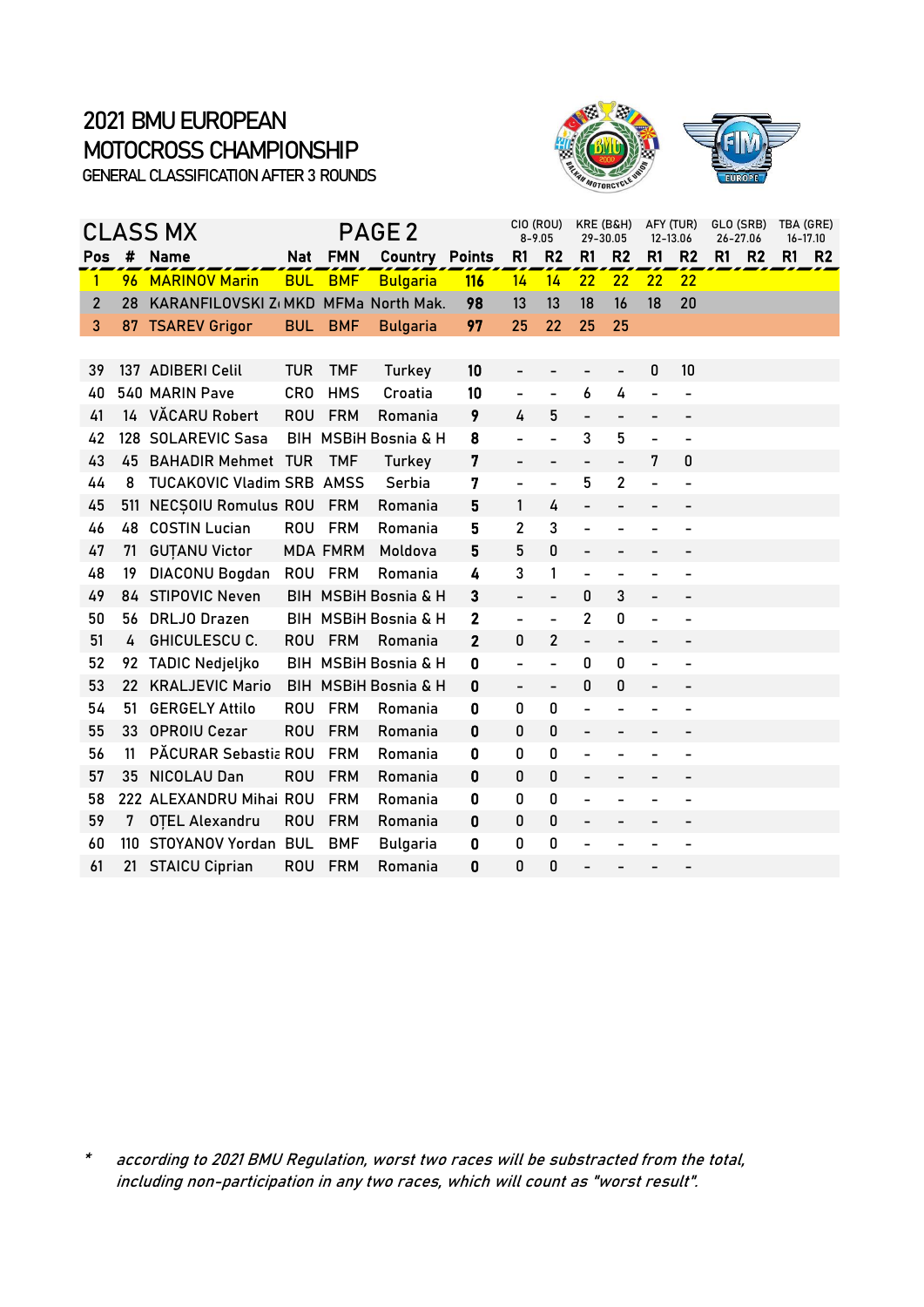



|                |                   | CLASS MX SENIOR                        |            |            |                      |               |                          | CIO (ROU)<br>$8 - 9.05$      | KRE (B&H)<br>29-30.05        |                          | 12-13.06                 | AFY (TUR)                |    | GLO (SRB)<br>26-27.06 |    | TBA (GRE)<br>16-17.10 |
|----------------|-------------------|----------------------------------------|------------|------------|----------------------|---------------|--------------------------|------------------------------|------------------------------|--------------------------|--------------------------|--------------------------|----|-----------------------|----|-----------------------|
| Pos            | #                 | <b>Name</b>                            | <b>Nat</b> | <b>FMN</b> | Country              | <b>Points</b> | R <sub>1</sub>           | R <sub>2</sub>               | R1                           | R <sub>2</sub>           | R <sub>1</sub>           | R <sub>2</sub>           | R1 | R <sub>2</sub>        | R1 | R <sub>2</sub>        |
| $\mathbf{1}$   | $\mathbf{1}$      | <b>KERAMIDAS Dimitr GRE \MOTO!</b>     |            |            | Greece               | 147           | 22                       | 25                           | 25                           | 25                       | 25                       | 25                       |    |                       |    |                       |
| $\overline{2}$ | 81                | <b>STOYANOV Vasil</b>                  | <b>BUL</b> | <b>BMF</b> | <b>Bulgaria</b>      | 129           | 25                       | 20                           | 22                           | 22                       | 20                       | 20                       |    |                       |    |                       |
| 3              | 66                | <b>POPESCU Ciprian</b>                 | <b>ROU</b> | <b>FRM</b> | Romania              | 105           | 16                       | 15                           | 20                           | 18                       | 18                       | 18                       |    |                       |    |                       |
| 4              | 47                | <b>PETROV Atanas</b>                   | <b>BUL</b> | <b>BMF</b> | <b>Bulgaria</b>      | 80            | 18                       | 18                           | $\qquad \qquad \blacksquare$ | $\overline{\phantom{0}}$ | 22                       | 22                       |    |                       |    |                       |
| 5              | 26                | <b>BALDJIISKI Emil</b>                 | <b>BUL</b> | <b>BMF</b> | <b>Bulgaria</b>      | 60            | 13                       | 16                           | 16                           | 15                       | $\overline{\phantom{0}}$ | $\overline{\phantom{a}}$ |    |                       |    |                       |
| 6              | 88                | <b>GAGYI Peter</b>                     | <b>ROU</b> | <b>FRM</b> | Romania              | 42            | 20                       | 22                           | Ξ                            | $\overline{a}$           | $\overline{a}$           |                          |    |                       |    |                       |
| 7              | 96                | MILOJEVIC Mirosla BIH MSBiH Bosnia & H |            |            |                      | 38            | $\overline{a}$           | $\overline{a}$               | 18                           | 20                       | $\overline{a}$           |                          |    |                       |    |                       |
| 8              | 35                | <b>KALFALI Ceyhun</b>                  | <b>TUR</b> | <b>TMF</b> | Turkey               | 30            | $\overline{\phantom{0}}$ | $\overline{\phantom{a}}$     | $\blacksquare$               | $\blacksquare$           | 15                       | 15                       |    |                       |    |                       |
| 9              | 10 <sup>°</sup>   | <b>BABIC Stevo</b>                     |            |            | BIH MSBIH Bosnia & H | 30            | $\blacksquare$           | $\overline{a}$               | 14                           | 16                       | $\overline{\phantom{0}}$ | $\qquad \qquad -$        |    |                       |    |                       |
| 10             | 63                | STOEANOVICI Mihă ROU FRM               |            |            | Romania              | 29            | 15                       | 14                           | $\frac{1}{2}$                |                          | $\overline{a}$           |                          |    |                       |    |                       |
| 11             | 98                | <b>REZO Bosko</b>                      |            |            | BIH MSBiH Bosnia & H | 29            | $\overline{a}$           | $\overline{a}$               | 15                           | 14                       | $\overline{a}$           | $\overline{\phantom{a}}$ |    |                       |    |                       |
| 12             | 75                | <b>OZTURK Cuneyt</b>                   | <b>TUR</b> | <b>TMF</b> | Turkey               | 28            | ÷,                       |                              |                              |                          | 14                       | 14                       |    |                       |    |                       |
| 13             | 69                | <b>NAGY Daniel</b>                     | <b>ROU</b> | <b>FRM</b> | Romania              | 27            | 14                       | 13                           | $\overline{\phantom{0}}$     | $\overline{\phantom{0}}$ | $\overline{\phantom{0}}$ | $\overline{\phantom{a}}$ |    |                       |    |                       |
| 14             | 5                 | KIRAZOGLU Okan                         | <b>TUR</b> | <b>TMF</b> | Turkey               | 25            | ÷                        | $\overline{\phantom{0}}$     |                              | ÷                        | 12                       | 13                       |    |                       |    |                       |
| 15             | 73                | <b>AVCI Nihat</b>                      | <b>TUR</b> | <b>TMF</b> | Turkey               | 25            | $\overline{\phantom{0}}$ | $\qquad \qquad \blacksquare$ | $\overline{\phantom{a}}$     | $\qquad \qquad -$        | 13                       | 12                       |    |                       |    |                       |
| 16             | 73                | <b>MOLNAR Sandor</b>                   | <b>ROU</b> | <b>FRM</b> | Romania              | 24            | 12                       | 12                           | ÷                            | L,                       | $\overline{a}$           | $\overline{\phantom{0}}$ |    |                       |    |                       |
| 17             | 60                | <b>ENCEANU Alexand ROU</b>             |            | <b>FRM</b> | Romania              | 22            | 11                       | 11                           |                              |                          | $\overline{a}$           |                          |    |                       |    |                       |
| 18             |                   | 23 NEZIROGLU Huseyi TUR                |            | TMF        | Turkey               | 21            | $\overline{\phantom{0}}$ | -                            |                              | $\overline{\phantom{0}}$ | 10                       | 11                       |    |                       |    |                       |
| 19             |                   | 222 KIR Engin                          | TUR        | <b>TMF</b> | Turkey               | 21            |                          |                              |                              |                          | 11                       | 10                       |    |                       |    |                       |
| 20             |                   | 16 ALTINKOK Fahretti TUR               |            | <b>TMF</b> | Turkey               | 18            | $\overline{\phantom{0}}$ |                              |                              | $\overline{a}$           | 9                        | 9                        |    |                       |    |                       |
| 21             |                   | 999 GURPINAR Teyyan TUR                |            | <b>TMF</b> | Turkey               | 16            |                          |                              |                              |                          | 0                        | 16                       |    |                       |    |                       |
| 22             |                   | 433 HRISTOV Hristo                     | <b>BUL</b> | <b>BMF</b> | <b>Bulgaria</b>      | 16            |                          |                              |                              |                          | 16                       | 0                        |    |                       |    |                       |
| 23             |                   | 37 TOPTAS Ertugrul                     | <b>TUR</b> | <b>TMF</b> | Turkey               | 14            |                          |                              |                              | -                        | 7                        | 7                        |    |                       |    |                       |
| 24             |                   | 295 TEKER Fehmi                        | <b>TUR</b> | <b>TMF</b> | Turkey               | 12            |                          |                              |                              | ÷                        | 4                        | 8                        |    |                       |    |                       |
| 25             | 8                 | <b>BASARAN Zeki</b>                    | <b>TUR</b> | <b>TMF</b> | Turkey               | 11            |                          | $\qquad \qquad -$            |                              | $\qquad \qquad -$        | 5                        | 6                        |    |                       |    |                       |
| 26             |                   | 201 TATLI Taner                        | <b>TUR</b> | <b>TMF</b> | Turkey               | 8             |                          |                              |                              | ÷                        | 8                        | 0                        |    |                       |    |                       |
| 27             |                   | 46 SEZGIN Izzet                        | <b>TUR</b> | <b>TMF</b> | <b>Turkey</b>        | 6             |                          |                              |                              |                          | 6                        | 0                        |    |                       |    |                       |
| 28             |                   | 242 ARLI Mustafa                       | <b>TUR</b> | <b>TMF</b> | Turkey               | 3             |                          |                              |                              | $\overline{\phantom{0}}$ | 3                        | 0                        |    |                       |    |                       |
| 29             | $12 \overline{ }$ | <b>DOGANAY Nimet</b>                   | TUR        | <b>TMF</b> | Turkey               | $\mathbf{2}$  |                          |                              |                              |                          | $\overline{2}$           | 0                        |    |                       |    |                       |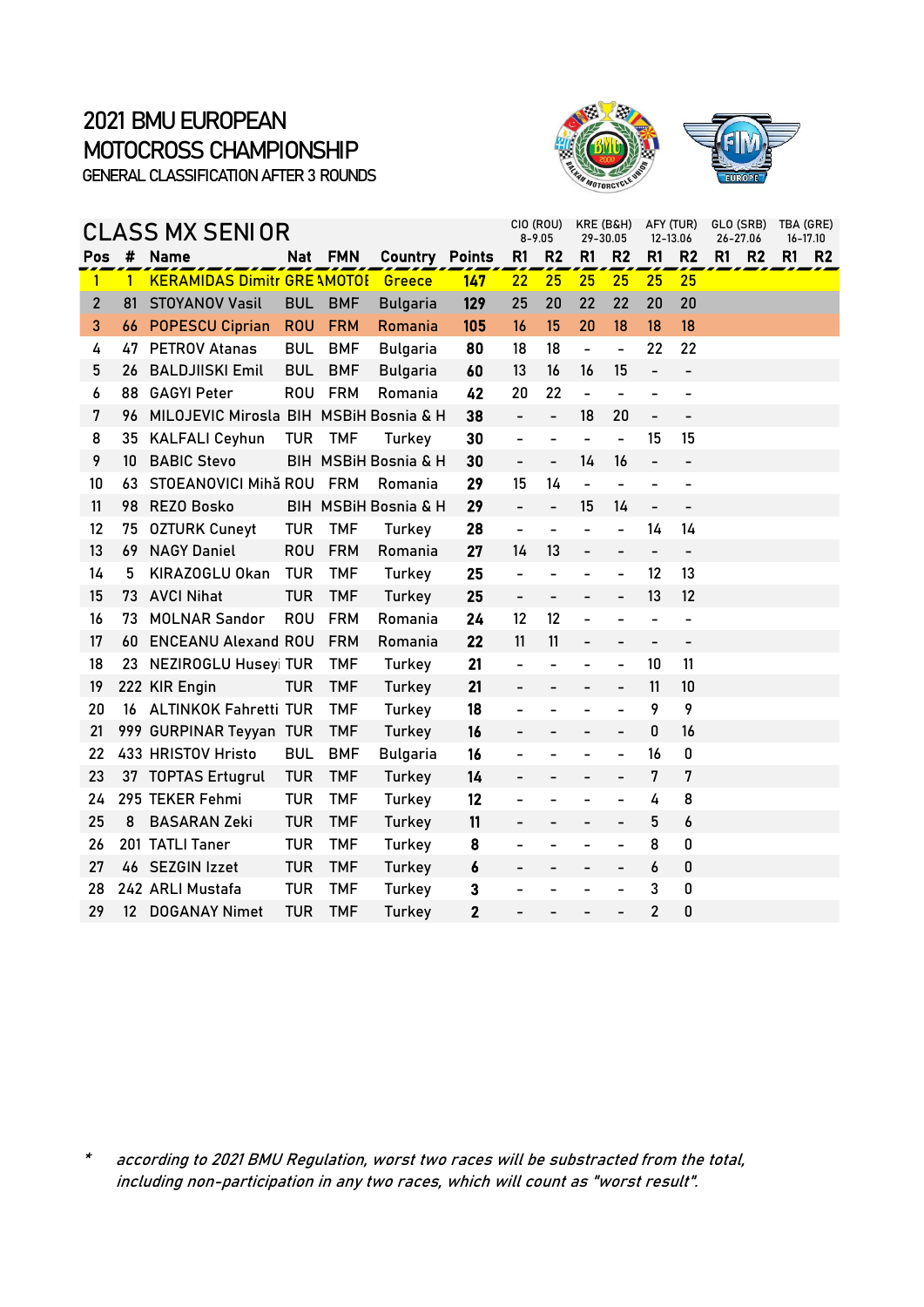



|                |                | <b>CLASS MX85</b>                   |            |                 |                       |            |                          | CIO (ROU)<br>$8 - 9.05$      | KRE (B&H)<br>29-30.05    |                          | 12-13.06                 | AFY (TUR)                | GLO (SRB)<br>26-27.06 |                |    | TBA (GRE)<br>$16 - 17.10$ |
|----------------|----------------|-------------------------------------|------------|-----------------|-----------------------|------------|--------------------------|------------------------------|--------------------------|--------------------------|--------------------------|--------------------------|-----------------------|----------------|----|---------------------------|
| Pos            | $\pmb{\sharp}$ | <b>Name</b>                         | Nat        | <b>FMN</b>      | <b>Country Points</b> |            | R1                       | R2                           | R <sub>1</sub>           | R <sub>2</sub>           | R <sub>1</sub>           | R2                       | R1                    | R <sub>2</sub> | R1 | R <sub>2</sub>            |
| $\mathbf{1}$   | 8              | <b>TOSHEV Vencislav BUL</b>         |            | <b>BMF</b>      | <b>Bulgaria</b>       | <b>150</b> | 25                       | 25                           | 25                       | 25                       | 25                       | 25                       |                       |                |    |                           |
| $\overline{2}$ | 89             | <b>STEFANOV Danail</b>              | <b>BUL</b> | <b>BMF</b>      | <b>Bulgaria</b>       | 132        | 22                       | 22                           | 22                       | 22                       | 22                       | 22                       |                       |                |    |                           |
| 3              | 85             | <b>BANU Mihnea</b>                  | <b>ROU</b> | <b>FRM</b>      | Romania               | 120        | 20                       | 20                           | 20                       | 20                       | 20                       | 20                       |                       |                |    |                           |
| 4              | 84             | STEFĂNESCU Luca ROU                 |            | <b>FRM</b>      | Romania               | 85         | 12                       | 11                           | 16                       | 15                       | 16                       | 15                       |                       |                |    |                           |
| 5              | 38             | <b>BUZIN Tsvetan</b>                | <b>BUL</b> | <b>BMF</b>      | <b>Bulgaria</b>       | 78         | 8                        | 8                            | 15                       | 16                       | 15                       | 16                       |                       |                |    |                           |
| 6              | 24             | MILOSAVLEVIK Ale SRB AMSS           |            |                 | Serbia                | 57         | 11                       | 10                           | 18                       | 18                       | $\overline{a}$           | $\overline{\phantom{0}}$ |                       |                |    |                           |
| 7              | 66             | <b>KOCAMAN Baran</b>                | <b>TUR</b> | <b>TMF</b>      | Turkey                | 51         | 13                       | $\overline{2}$               | $\overline{\phantom{0}}$ | $\overline{\phantom{0}}$ | 18                       | 18                       |                       |                |    |                           |
| 8              | 77             | STEFĂNESCU Tudo ROU                 |            | <b>FRM</b>      | Romania               | 49         | 9                        | 12                           | $\overline{\phantom{0}}$ | $\overline{\phantom{0}}$ | 14                       | 14                       |                       |                |    |                           |
| 9              | 22.            | <b>CHIUJDEA</b> loan                | <b>ROU</b> | <b>FRM</b>      | Romania               | 33         | 15                       | 18                           | $\overline{a}$           |                          | -                        | $\overline{\phantom{0}}$ |                       |                |    |                           |
| 10             |                | 101 JIGMOND Liviu Jr. ROU           |            | <b>FRM</b>      | Romania               | 32         | 16                       | 16                           |                          |                          |                          |                          |                       |                |    |                           |
| 11             |                | 201 BALTAGA Daniel                  | <b>ROU</b> | <b>FRM</b>      | Romania               | 32         | 18                       | 14                           | -                        |                          | -                        | $\overline{\phantom{0}}$ |                       |                |    |                           |
| 12             | 21             | STOJKOVSKI Aleks SRB AMSS           |            |                 | Serbia                | 32         | 5                        | 5                            | $\overline{a}$           | $\overline{a}$           | 12                       | 12                       |                       |                |    |                           |
| 13             |                | 121 VULPE Gheorghe                  |            | <b>MDA FMRM</b> | Moldova               | 29         | 14                       | 15                           | $\overline{\phantom{0}}$ | $\overline{\phantom{0}}$ | $\overline{\phantom{a}}$ | $\qquad \qquad -$        |                       |                |    |                           |
| 14             |                | 500 AKKAFA Ali                      | <b>TUR</b> | <b>TMF</b>      | Turkey                | 26         | $\overline{\phantom{0}}$ | $\overline{a}$               | $\overline{\phantom{0}}$ | $\overline{\phantom{0}}$ | 13                       | 13                       |                       |                |    |                           |
| 15             |                | 178 SAVIC Bartul                    | <b>CRO</b> | <b>HMS</b>      | Croatia               | 26         | $\overline{a}$           | $\overline{\phantom{0}}$     | 12                       | 14                       | $\frac{1}{2}$            | $\overline{\phantom{0}}$ |                       |                |    |                           |
| 16             |                | 65 CRNJANSKI Danilo SRB AMSS        |            |                 | Serbia                | 25         | $\overline{a}$           | $\overline{a}$               | 14                       | 11                       | -                        |                          |                       |                |    |                           |
| 17             | 19             | MRCKOVIC Stefan MKD MFMa North Mak. |            |                 |                       | 24         |                          | $\frac{1}{2}$                | 11                       | 13                       | -                        |                          |                       |                |    |                           |
| 18             | 3              | DAMJANOVSKI A.                      |            | SRB AMSS        | Serbia                | 23         | 10                       | 13                           | 0                        | 0                        | $\overline{a}$           | $\overline{\phantom{0}}$ |                       |                |    |                           |
| 19             | 77             | <b>UZICANIN Affan</b>               |            |                 | BIH MSBiH Bosnia & H  | 22         | $\overline{a}$           | $\overline{\phantom{a}}$     | 10                       | 12                       | $\overline{\phantom{0}}$ | $\overline{\phantom{0}}$ |                       |                |    |                           |
| 20             |                | 222 TINAZ Selen                     | <b>TUR</b> | <b>TMF</b>      | Turkey                | 21         |                          |                              | L                        | $\overline{a}$           | 11                       | 10                       |                       |                |    |                           |
| 21             | 26             | <b>GEREN Ahmed</b>                  | <b>TUR</b> | <b>TMF</b>      | Turkey                | 21         | 1                        | $\mathbf{1}$                 | $\overline{a}$           | $\overline{a}$           | 10                       | 9                        |                       |                |    |                           |
| 22             |                | 58 ABAY Nasip Emir                  | <b>TUR</b> | <b>TMF</b>      | Turkey                | 19         |                          |                              |                          | L,                       | 8                        | 11                       |                       |                |    |                           |
| 23             | 10             | <b>CALHAN Egehan</b>                | <b>TUR</b> | <b>TMF</b>      | Turkey                | 17         |                          | $\overline{a}$               | -                        | $\overline{\phantom{0}}$ | 9                        | 8                        |                       |                |    |                           |
| 24             | 69.            | STOYANOV Kaloyar BUL                |            | <b>FRM</b>      | Romania               | 16         | 7                        | 9                            | ÷,                       | $\overline{\phantom{0}}$ | $\blacksquare$           | $\blacksquare$           |                       |                |    |                           |
| 25             |                | 167 ATAYAN Mustafa                  | <b>TUR</b> | <b>TMF</b>      | Turkey                | 13         |                          |                              |                          | $\overline{\phantom{0}}$ | 6                        | 7                        |                       |                |    |                           |
| 26             |                | 39 VESEK Mustafa                    | <b>TUR</b> | <b>TMF</b>      | Turkey                | 13         | $\overline{a}$           | $\qquad \qquad \blacksquare$ | -                        | $\overline{a}$           | 7                        | 6                        |                       |                |    |                           |
| 27             |                | 33 RAJEVIC Filip                    |            | <b>SRB AMSS</b> | Serbia                | 13         | $\overline{a}$           | $\blacksquare$               | 13                       | 0                        | $\overline{a}$           |                          |                       |                |    |                           |
| 28             |                | 120 SLIVINSCHII Kirill              |            | <b>MDA FMRM</b> | Moldova               | 13         | 6                        | 7                            | $\overline{a}$           |                          |                          |                          |                       |                |    |                           |
| 29             |                | 333 GHEORGHIU Matter ROU            |            | <b>FRM</b>      | Romania               | 8          | $\overline{c}$           | 6                            | -                        |                          |                          |                          |                       |                |    |                           |
| 30             |                | 127 BÂRSAN Adrian                   | ROU        | <b>FRM</b>      | Romania               | 8          | 4                        | 4                            | -                        | ۳                        |                          | $\overline{\phantom{0}}$ |                       |                |    |                           |
| 31             |                | 461 MARTINESCU Deni: ROU            |            | <b>FRM</b>      | Romania               | 6          | 3                        | 3                            | -                        |                          |                          |                          |                       |                |    |                           |
| 32             |                | 122 BRADU Daniil                    |            | MDA FMRM        | Moldova               | 0          | 0                        | 0                            |                          |                          |                          |                          |                       |                |    |                           |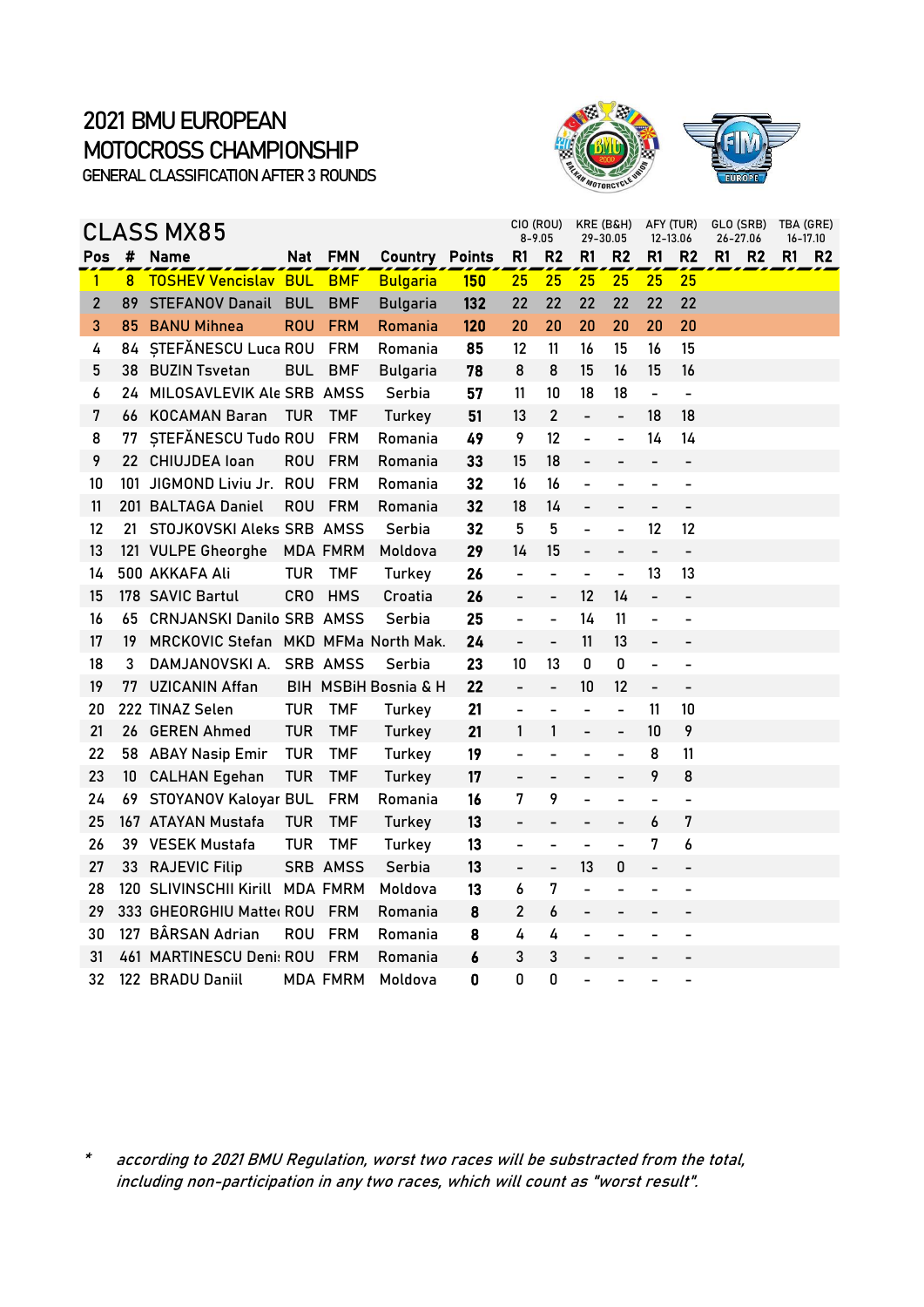



|                |      | CLASS MX65                      |            |                 |                       |            |                              | CIO (ROU)<br>$8 - 9.05$      | KRE (B&H)<br>29-30.05        |                              |                          | AFY (TUR)<br>12-13.06        | GLO (SRB)<br>26-27.06 | TBA (GRE)<br>16-17.10 |                |
|----------------|------|---------------------------------|------------|-----------------|-----------------------|------------|------------------------------|------------------------------|------------------------------|------------------------------|--------------------------|------------------------------|-----------------------|-----------------------|----------------|
| Pos            |      | # Name                          |            | Nat FMN         | <b>Country Points</b> |            | R <sub>1</sub>               | R <sub>2</sub>               | R1                           | R <sub>2</sub>               | R1                       | R <sub>2</sub>               | R1<br><b>R2</b>       | R1                    | R <sub>2</sub> |
| $\mathbf{1}$   |      | 96 TSANKOV Dani                 | <b>BUL</b> | <b>BMF</b>      | <b>Bulgaria</b>       | <b>138</b> | 16                           | 22                           | 25                           | 25                           | 25                       | 25                           |                       |                       |                |
| $\overline{2}$ | 21   | <b>DUMITRU Sami</b>             | <b>ROU</b> | <b>FRM</b>      | Romania               | 136        | 25                           | 25                           | 22                           | 22                           | 20                       | 22                           |                       |                       |                |
| 3              | 28   | <b>SZOKE EROSS Mar ROU</b>      |            | <b>FRM</b>      | Romania               | <b>110</b> | 15                           | 20                           | 13                           | 20                           | 22                       | 20                           |                       |                       |                |
| 4              | 55   | <b>GUMENIUC Theodo ROU</b>      |            | <b>FRM</b>      | Romania               | 103        | 20                           | 15                           | 20                           | 16                           | 16                       | 16                           |                       |                       |                |
| 5              |      | 110 BĂLĂBAN Tudor               | <b>ROU</b> | <b>FRM</b>      | Romania               | 83         | $12 \,$                      | 11                           | 15                           | 15                           | 15                       | 15                           |                       |                       |                |
| 6              |      | 65 VUK Cajik                    |            | SRB AMSS        | Serbia                | 70         | $\overline{2}$               | 9                            | 18                           | 14                           | 13                       | 14                           |                       |                       |                |
| 7              |      | 112 OKUR Efe                    | <b>TUR</b> | <b>TMF</b>      | Turcia                | 59         | 10                           | 13                           | $\overline{\phantom{0}}$     | $\overline{\phantom{0}}$     | 18                       | 18                           |                       |                       |                |
| 8              | 30   | CÎRLIG Iulian                   |            | <b>MDA FMRM</b> | Moldova               | 40         | 20                           | 20                           | $\overline{\phantom{a}}$     | $\overline{\phantom{0}}$     | $\blacksquare$           | $\overline{\phantom{a}}$     |                       |                       |                |
| 9              | 9    | KOLONOOKOV Ana SRB AMSS         |            |                 | Serbia                | 34         | $\frac{1}{2}$                | $\blacksquare$               | 16                           | 18                           | $\overline{\phantom{0}}$ |                              |                       |                       |                |
| 10             |      | 106 IOVIȚĂ Mark Luca ROU        |            | <b>FRM</b>      | Romania               | 34         | 18                           | 16                           | $\qquad \qquad \blacksquare$ | $\qquad \qquad \blacksquare$ | $\overline{\phantom{0}}$ | $\overline{\phantom{a}}$     |                       |                       |                |
| 11             |      | 68 SARIAY Ahmet                 | <b>TUR</b> | <b>TMF</b>      | Turcia                | 27         |                              |                              | $\overline{\phantom{a}}$     |                              | 14                       | 13                           |                       |                       |                |
| 12             |      | 128 PESUT Noel                  |            | SRB AMSS        | Serbia                | 27         | $\overline{\phantom{0}}$     | $\overline{a}$               | 14                           | 13                           | $\overline{\phantom{0}}$ | $\blacksquare$               |                       |                       |                |
| 13             |      | 61 YILMAZ Kerem                 | <b>TUR</b> | <b>TMF</b>      | Turcia                | 23         | $\overline{\phantom{0}}$     | $\overline{\phantom{0}}$     | $\qquad \qquad -$            | $\overline{a}$               | 11                       | 12                           |                       |                       |                |
| 14             |      | 101 BAS Hasan                   | <b>TUR</b> | <b>TMF</b>      | Turcia                | 23         | -                            |                              |                              |                              | 12                       | 11                           |                       |                       |                |
| 15             | 50 - | <b>MARIAN Daniel</b>            | <b>ROU</b> | <b>FRM</b>      | Romania               | 23         | 11                           | 12                           | $\overline{\phantom{0}}$     |                              | $\overline{\phantom{0}}$ | $\overline{\phantom{a}}$     |                       |                       |                |
| 16             |      | 138 STOICHITU Vlad              | <b>ROU</b> | <b>FRM</b>      | Romania               | 23         | 13                           | 10                           |                              |                              | $\overline{\phantom{0}}$ | $\qquad \qquad \blacksquare$ |                       |                       |                |
| 17             |      | 100 SENKALAYCI Berat TUR        |            | <b>TMF</b>      | Turcia                | 20         | 0                            | $\overline{2}$               | $\overline{\phantom{0}}$     | $\qquad \qquad -$            | 10                       | 8                            |                       |                       |                |
| 18             |      | 300 AKKAFA Mert                 | <b>TUR</b> | <b>TMF</b>      | Turcia                | 19         | $\overline{\phantom{0}}$     |                              |                              |                              | 9                        | 10                           |                       |                       |                |
| 19             |      | 525 SARI Berkay                 | <b>TUR</b> | <b>TMF</b>      | Turcia                | 17         | $\overline{\phantom{0}}$     | $\blacksquare$               | $\overline{\phantom{0}}$     |                              | 8                        | 9                            |                       |                       |                |
| 20             | 6    | <b>TASEV Alexander</b>          | <b>BUL</b> | <b>BMF</b>      | <b>Bulgaria</b>       | 15         | 7                            | 8                            | $\overline{\phantom{0}}$     | $\qquad \qquad \blacksquare$ | $\overline{a}$           |                              |                       |                       |                |
| 21             |      | 56 PARASCHIV Victor ROU         |            | <b>FRM</b>      | Romania               | 15         | 14                           | 1                            | $\overline{\phantom{0}}$     |                              |                          |                              |                       |                       |                |
| 22             |      | 314 CAKIR Enes                  | <b>TUR</b> | <b>TMF</b>      | Turcia                | 14         | $\qquad \qquad \blacksquare$ | $\qquad \qquad \blacksquare$ |                              | $\overline{\phantom{0}}$     | 7                        | 7                            |                       |                       |                |
| 23             |      | 58 PARASCHIV Horia ROU          |            | <b>FRM</b>      | Romania               | 14         | 0                            | 14                           | $\overline{\phantom{0}}$     |                              |                          |                              |                       |                       |                |
| 24             | 15   | <b>TOKTAS Emre</b>              | <b>TUR</b> | <b>TMF</b>      | Turcia                | 12         | -                            | $\qquad \qquad \blacksquare$ | $\overline{\phantom{a}}$     | $\blacksquare$               | 6                        | 6                            |                       |                       |                |
| 25             | 5.   | KOLONOOKOV Vikt SRB AMSS        |            |                 | Serbia                | 12         | $\overline{\phantom{0}}$     | $\frac{1}{2}$                | 12                           | 0                            | $\overline{a}$           | $\overline{\phantom{0}}$     |                       |                       |                |
| 26             | 12   | CRĂCIUN Maximilia MDA FMRM      |            |                 | Moldova               | 12         | 5                            | 7                            | $\overline{\phantom{0}}$     |                              |                          |                              |                       |                       |                |
| 27             |      | 22 TSVETKOV Alexand BUL         |            | <b>BMF</b>      | <b>Bulgaria</b>       | 12         | 6                            | 6                            | $\overline{\phantom{0}}$     |                              |                          |                              |                       |                       |                |
| 28             |      | 136 SENCHEA David               | ROU        | <b>FRM</b>      | Romania               | 12         | 9                            | 3                            |                              |                              |                          |                              |                       |                       |                |
| 29.            |      | 600 YILDIZ Enes                 | TUR        | <b>TMF</b>      | Turcia                | 9          | -                            | $\overline{\phantom{a}}$     | $-$                          |                              | 4                        | 5                            |                       |                       |                |
| 30             |      | 161 GEDIK Erol                  | <b>TUR</b> | <b>TMF</b>      | Turcia                | 8          |                              |                              |                              |                              | 5                        | 3                            |                       |                       |                |
| 31             | 25   | CIORICI Gheorghe MDA FMRM       |            |                 | Moldova               | 8          | 8                            | 0                            |                              |                              |                          |                              |                       |                       |                |
| 32             |      | 422 PREOTEASA Daniel ROU        |            | <b>FRM</b>      | Romania               | 7          | 3                            | 4                            |                              |                              |                          |                              |                       |                       |                |
| 33             |      | 312 BECZE CSILLAG Vi ROU        |            | <b>FRM</b>      | Romania               | 5          | 0                            | 5                            |                              |                              |                          |                              |                       |                       |                |
| 34             |      | 93 VESEK Elif                   | <b>TUR</b> | <b>TMF</b>      | Turcia                | 4          | -                            | -                            |                              |                              | 0                        | 4                            |                       |                       |                |
| 35             | 7    | <b>GUTANU Gheorghe MDA FMRM</b> |            |                 | Moldova               | 4          | 4                            | 0                            |                              |                              |                          |                              |                       |                       |                |
| 36             | 10   | <b>PAUWELS Giulia</b>           | ROU        | <b>FRM</b>      | Romania               | 1          | 1                            | 0                            | $\overline{\phantom{0}}$     |                              |                          | -                            |                       |                       |                |